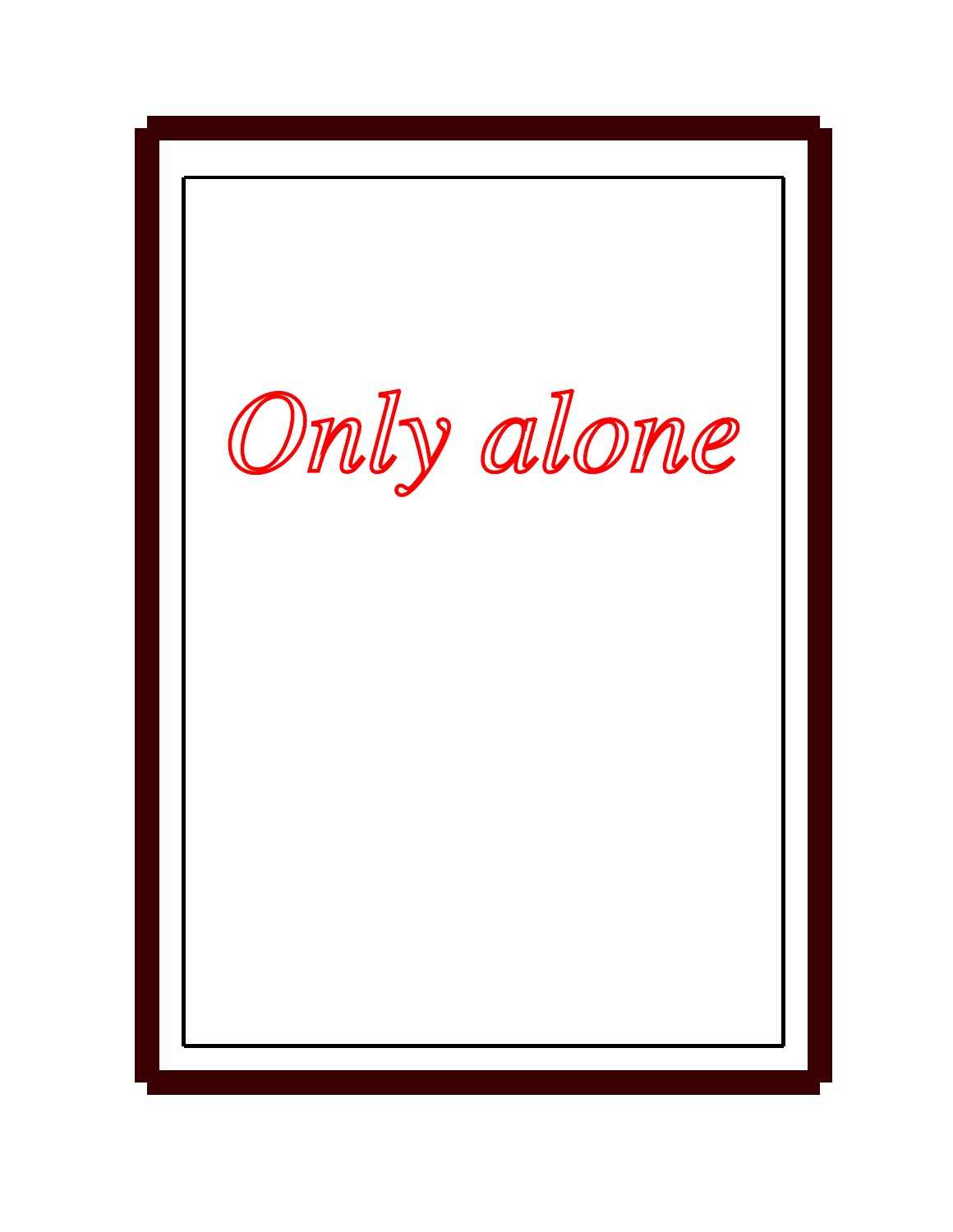# Only alone d major; cis d e fis g a b

soprano; C clef on 1st line, alto; C clef on 3rd line. bass; F clef on 4th line, tenor; C clef on 4th line.

*Yukio Yoshida*

Op.100 05/15/2018

## Voice Words(S,A,T,B)

*First. In times of sadness And disappointment, Stay gently as time passes Only one person, only one person.*

# *Second.*

*Even the lonesome days And trembling days, Stay gently as time passes Only one person, only one person.*

# *Third.*

*In the room, Passing the loneliness of living, Without lighting, only one person Bearing, only one person.*

*Fourth.*

*With people coming and going Loneliness of living and good bye, I could not say it, only one person The way of life, only one person.*

*Moderato*

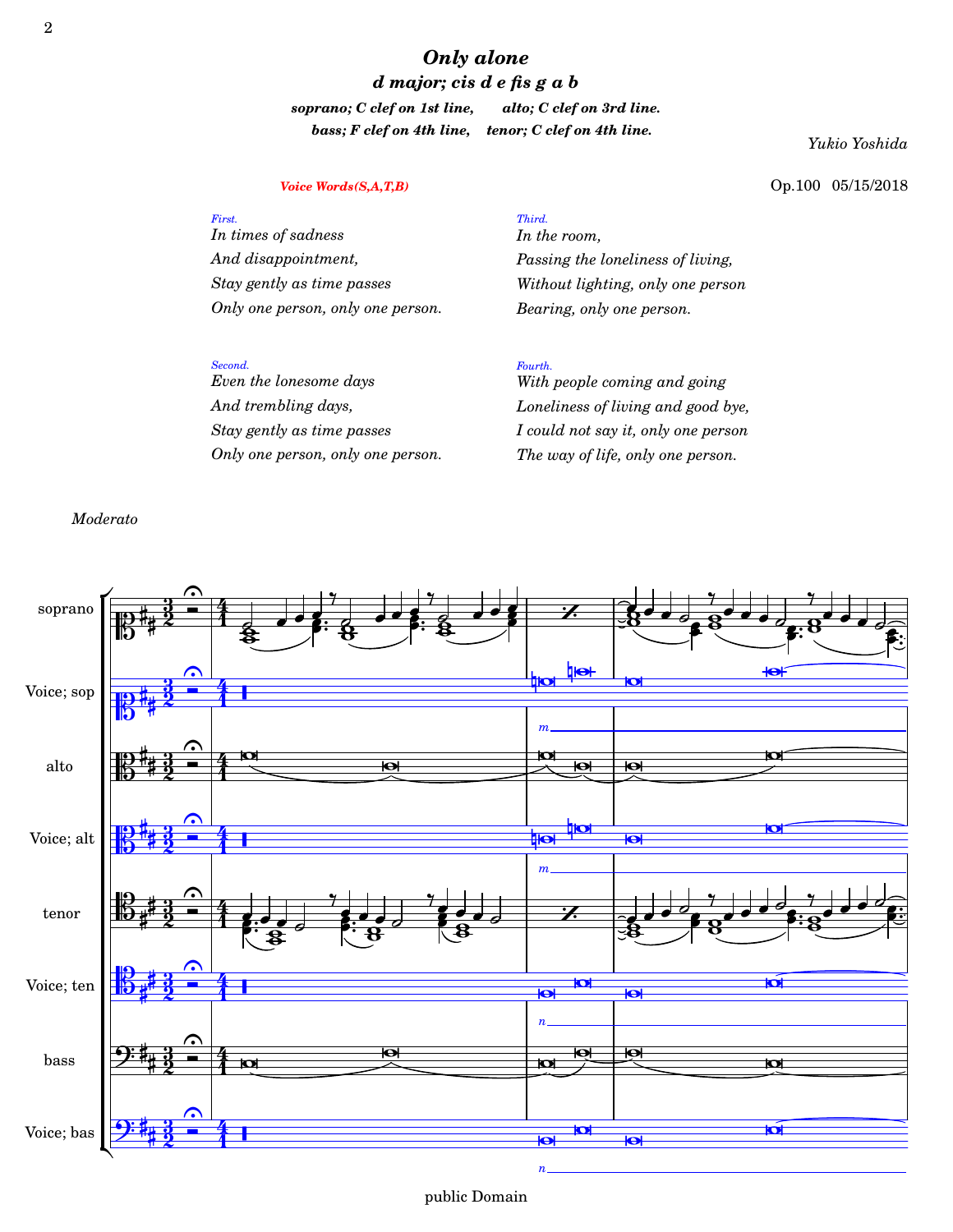

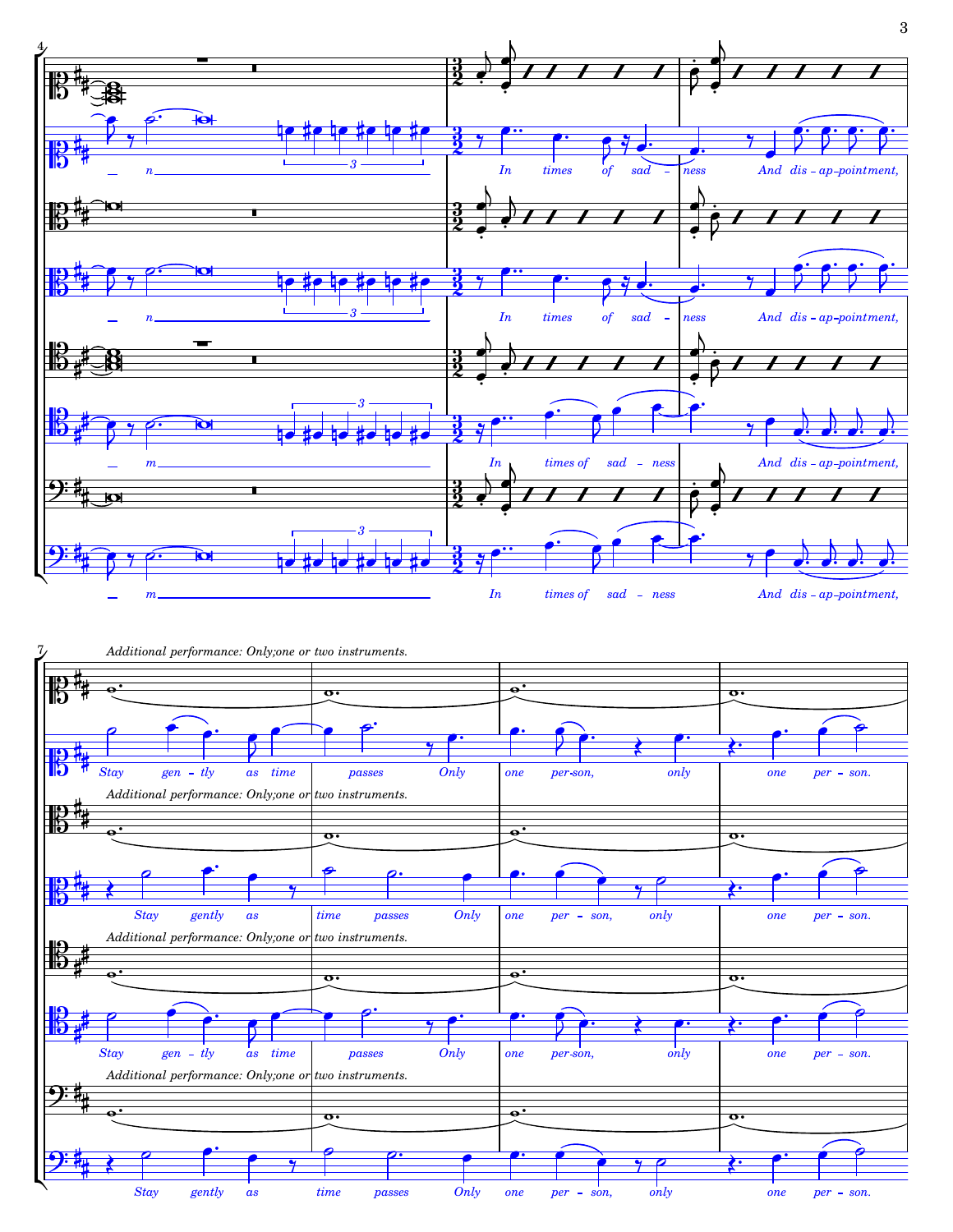





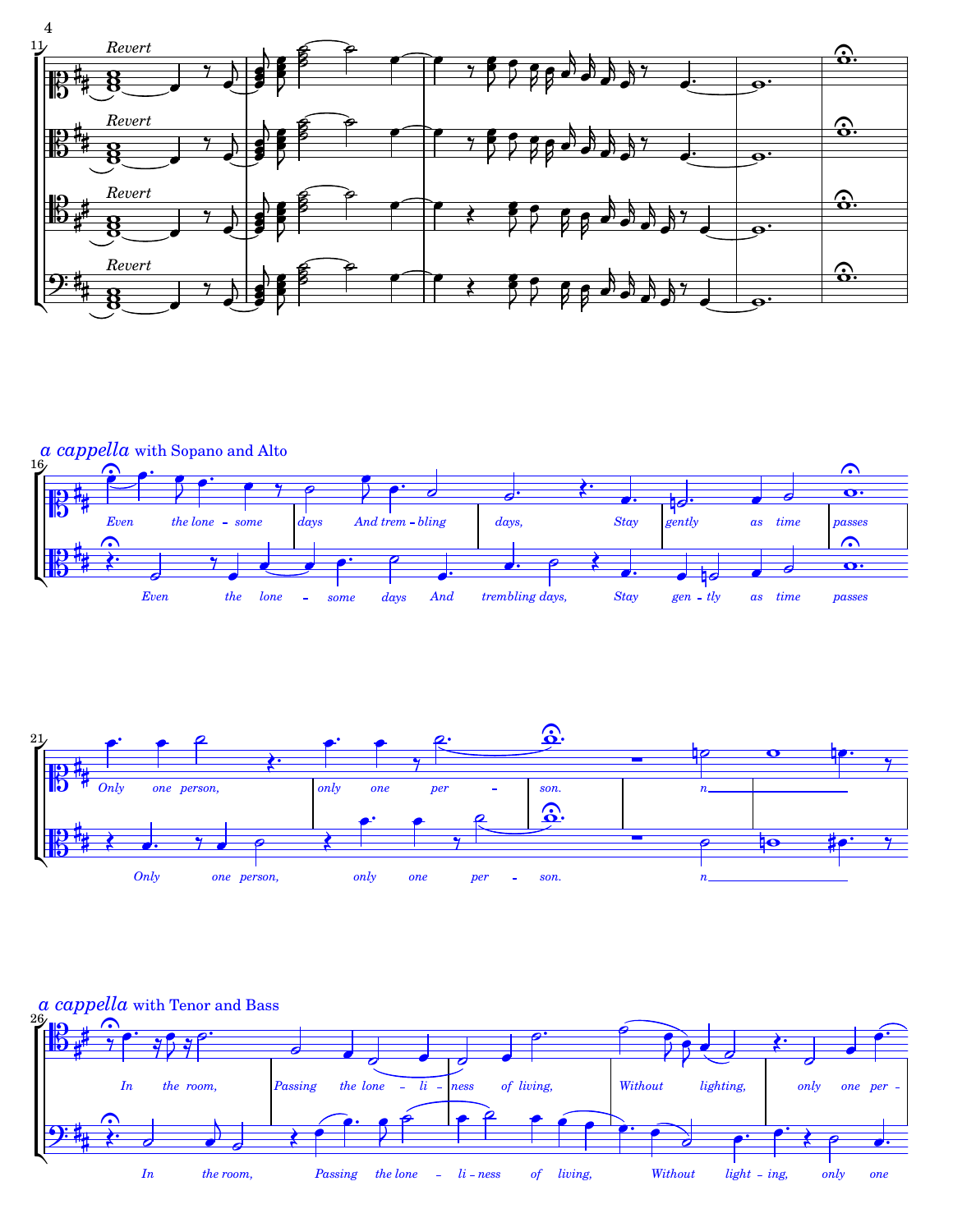



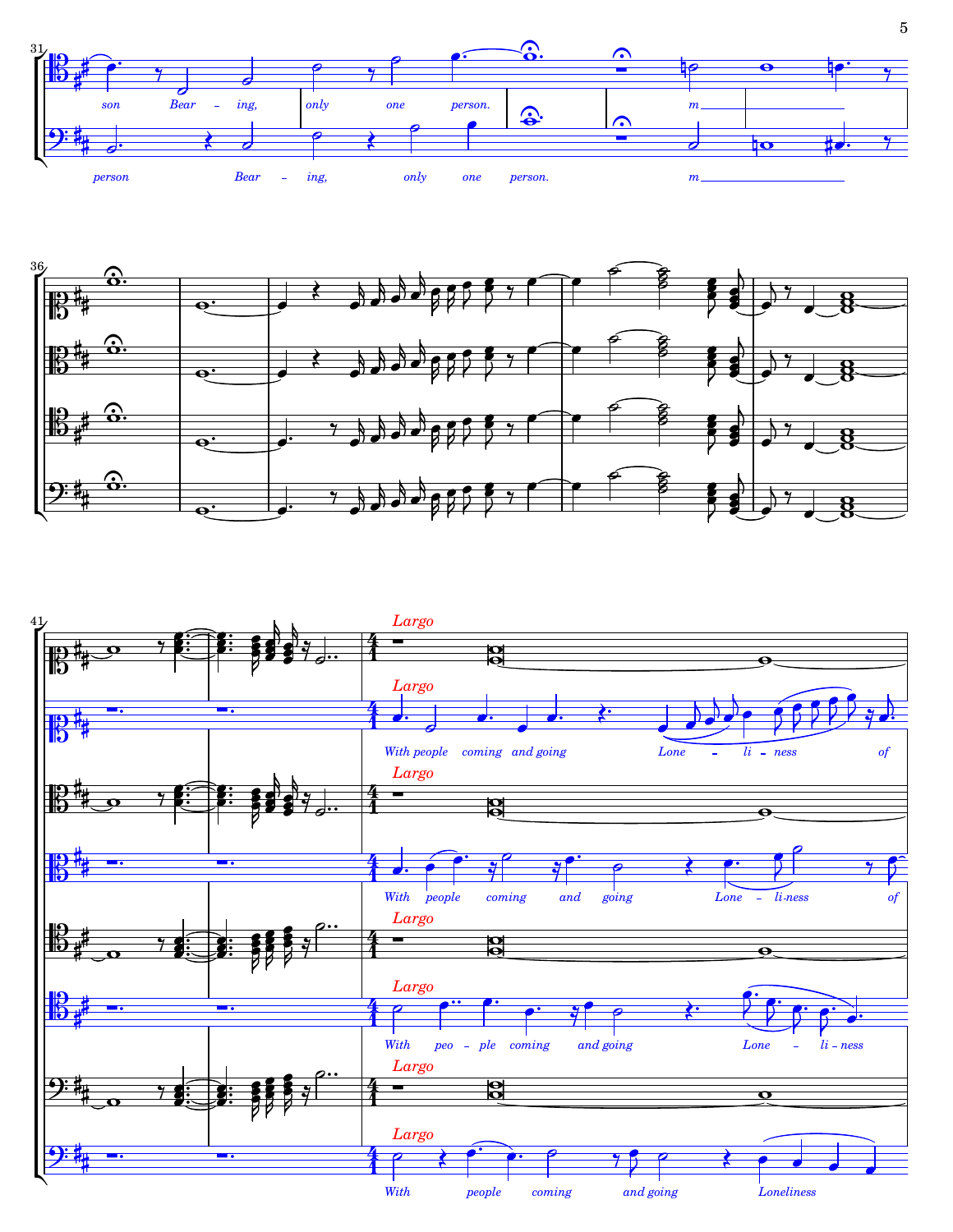



6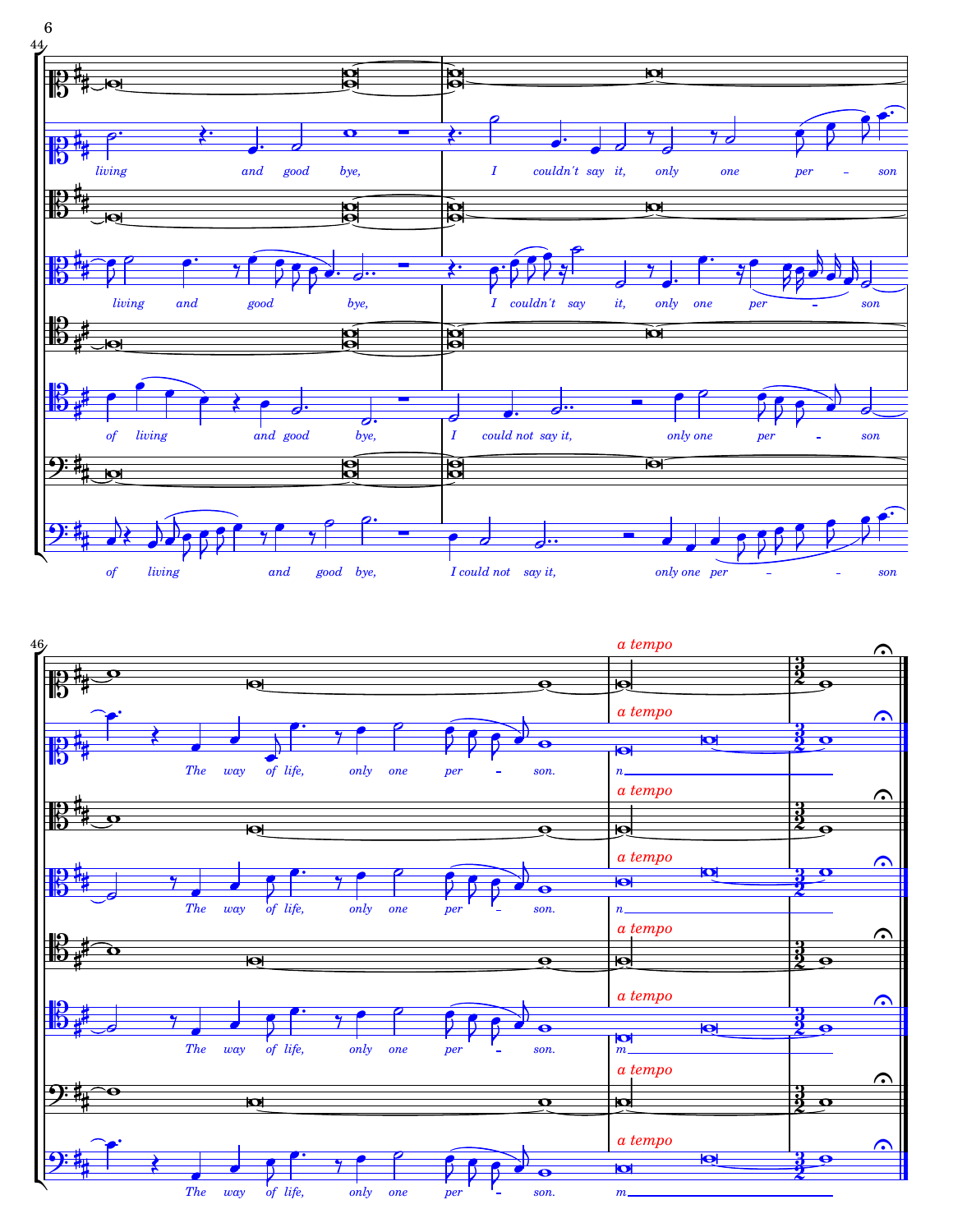About location  $\mathbf{p}$  (longa) and  $\mathbf{p}$  (breve)<br>*Please, Breath of longa and breve do in the members alternating (But, like Don't stand out).* 

At location  $\bigcap$ , *Always, please look at the conductor(or baton).* 

### **About location "Additional performance"**

*Instrument performance; Do not break each part!* (Play freely in each part.)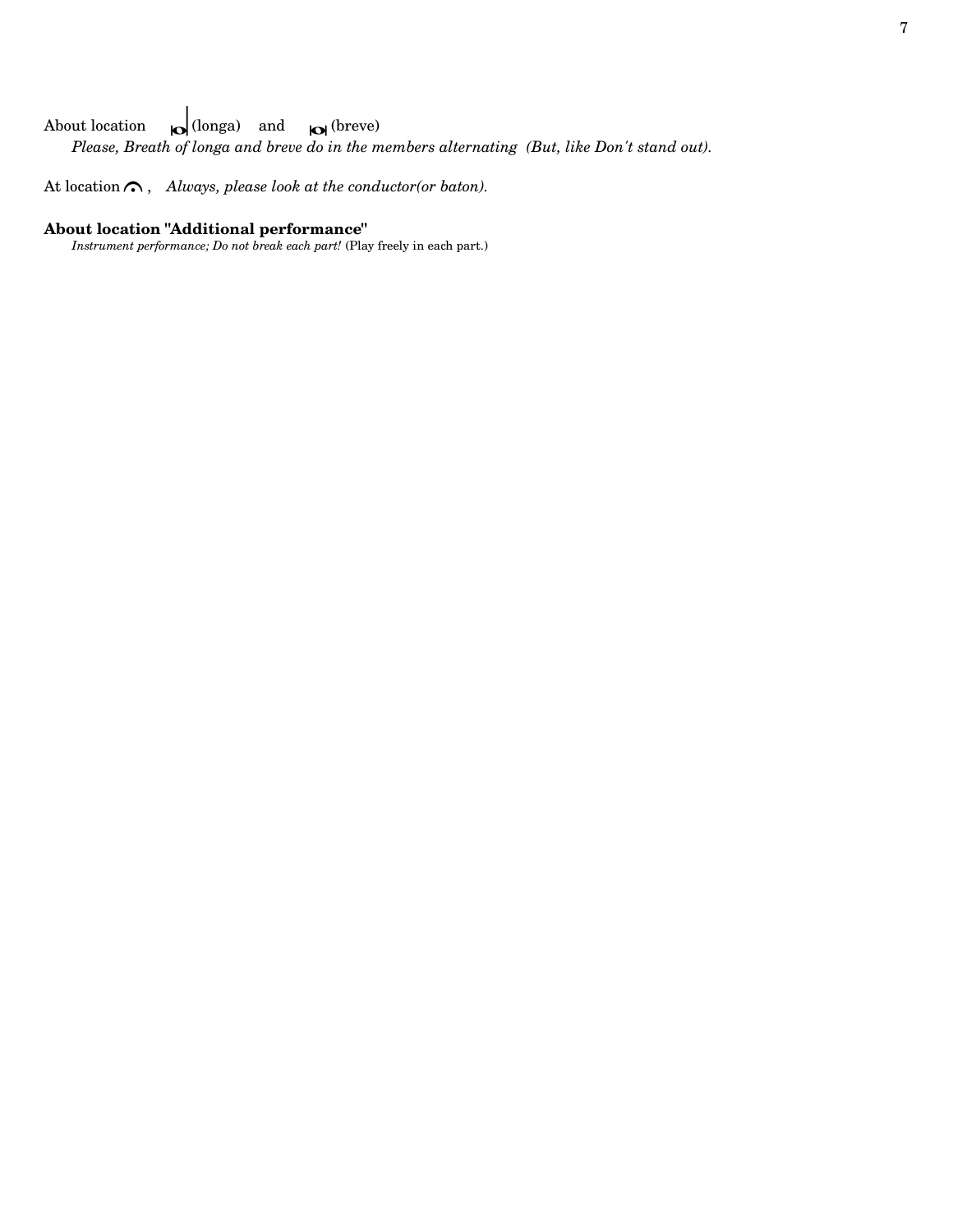Note *(by Yukio Yoshida)*

*Since, this is Sure!(especially; at "Stage Position")*

INSTRUMENT RANGES *About; Some of Instruments; there is a difference between writing-note and real-note. for instance:* **WOODWINDS; Piccolo(in C)** -- like this --  $\bullet$ *sounds [one octave higher](textedit:///mnt/c/yukio/lilypond-ver%23/2016-2019/2018/only-alone/only-alone.ly:233:8:9)*  $\mathbf{\Omega}$  $\overline{\mathbf{o}}$ *[written](textedit:///mnt/c/yukio/lilypond-ver%23/2016-2019/2018/only-alone/only-alone.ly:232:4:5)*  $\pmb{\phi}$  $\bullet$ **Bass Flute** -- like this -- $\sp{\varphi}$  $\bullet$ *sounds [one octave lower](textedit:///mnt/c/yukio/lilypond-ver%23/2016-2019/2018/only-alone/only-alone.ly:249:16:17)*  $\frac{9}{9}$   $\frac{9}{9}$ *[written](textedit:///mnt/c/yukio/lilypond-ver%23/2016-2019/2018/only-alone/only-alone.ly:248:3:4)*  $\overline{\mathbf{e}}$  $\overline{9}$ - - - - - - - - - - - - - - - - - - - - - - - - - - - - - - - - - - - - - - - - - - - - - Stage Position; *(This arrangement--with the instrument needles column below--)* About the Chorus; *(For instsnce* ) [Bass] [Tenor] [Alto] [Soprano

 *since, They must be reverse for Instrument's arrangement* 

 *About Position of Sololist is placed freely(on the stage)* 

About Instrument arrangement; *(must be reverse for Chours's position)*

| Instruments | Instruments | Instruments | Instruments |
|-------------|-------------|-------------|-------------|
| Soprano     | Alto        | Tenor       | <b>Bass</b> |
| Group       | Group       | Group       | Group       |

- - - - - - - - - - - - - - - - - - - - - - - - - - - - - - - - - - - - - - - - - - - - -

Conductor

........... Audience seats ...........

8